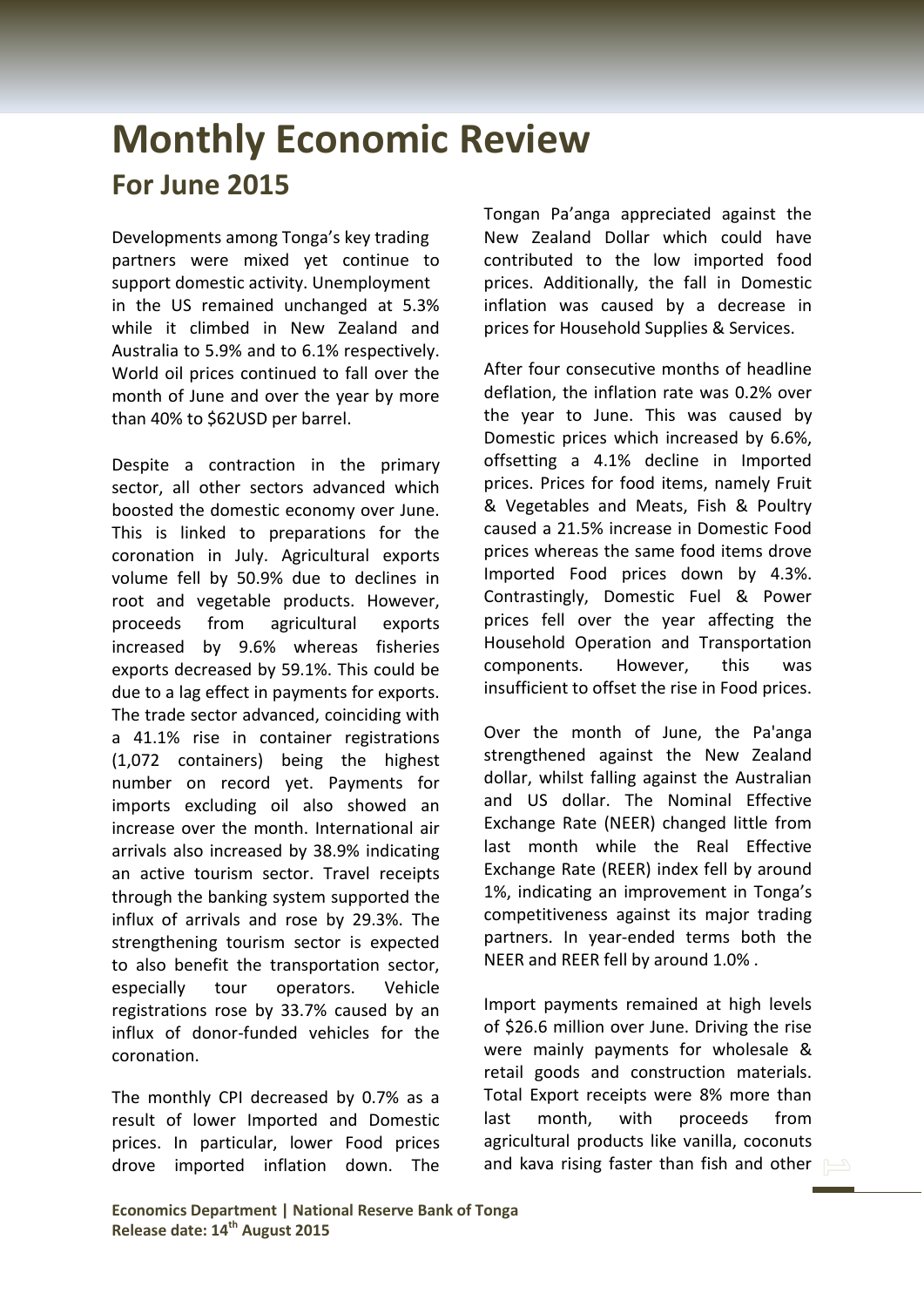marine exports. Additionally, travel receipts contributed to the rise. Remittances<sup>1</sup> were at high levels of around \$24.7 million, slightly lower than last month, yet still remains the second highest recorded level of the past year.

The balance of Overseas Exchange Transactions over the month of June was a surplus of \$7.8 million though less than the surplus in May. The lower surplus in June stemmed from a lower current account balance. This was due to an increase in import payments more than offseting the increase in export and travel receipts, combined with the slight decrease in remittance receipts. As a result, foreign reserves rose by \$7.9 million over the month of June to \$289.7 million, sufficient to cover 8.2 months of imports, well above the NRBT's minimum range.

Broad Money increased over June by 3.5% due to a 5.4% rise in net domestic assets and a 2.7% rise in net foreign assets. The rise in net domestic assets reflects the increase in lending while an increase in foreign reserves drove the increase in net domestic assets. Broad money also increased over the year by 9.3%, underpinned by the increases in net domestic assets and net foreign assets.Total domestic demand deposits and currency in circulation also increased in line with the rise in broad money. Banking system liquidity rose over the month by 7.6%, resulted from the higher deposits and the increase in foreign reserves. Over the year, banking system liquidity increased by 13.7% respectively,

 $<sup>1</sup>$  As of May 2015 due to changes in methodology,</sup> Remittances is now defined as the sum of personal transfers, private capital receipts, social benefits and salary and wages. For further information, please refer to the Remittances report now available on the NRBT website.

**.** 

due to the increases in deposits and foreign reserves.

Total lending increased slightly over June by 0.7%, driven mainly by a 1% rise in business loans. The increase in business loans was mainly driven by a rise in lending to the manufacturing and construction sectors from the Government's managed funds loan schemes. A drawdown to public enterprises also supported the increase in business lending. Household lending also increased slightly over the month by 0.3%, driven by a rise in other personal lending. Additionally, about more than 30 new loans were approved from the managed funds during the month, totaled to more than \$0.5million. In year ended terms, total bank lending rose by 7.8% driven mainly by a 13.7% increase in household lending. The sustained increase in lending indicates strong economic activities in the Kingdom, underpinned by preparations for the coronation, school reunions and the Free Wesleyan Church's annual conference.

Weighted interest rate spread narrowed over the month from 5.95% to 5.91% in June 2015. This was due to a 7.0 basis points decline in weighted average lending rate to 8.25%, driven mainly by a lower interest rate on business loans; and a 2.5 basis points drop in weighted average deposit rate.

Net credit to government rose by about 7% over June. The turnaround was due to a 5% fall in government deposits over the month as government clears its commitments and payments obligations before the end of the financial year. Over the year to June, net credit to government also increased by more than 8%

**Economics Department | National Reserve Bank of Tonga Release date: 14 th August2015**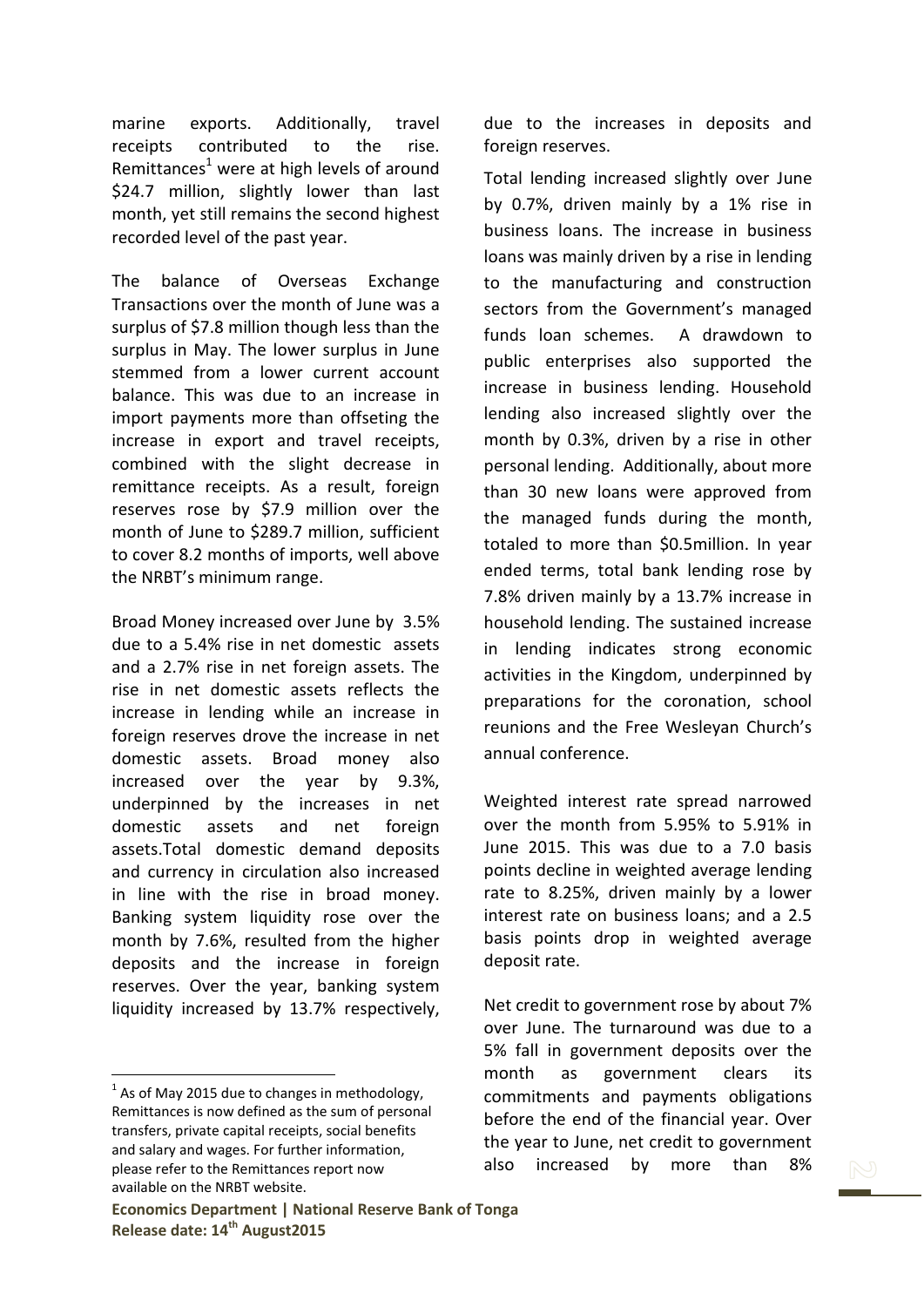underpinned by more than 15% rise in banks' bond holdings due to new bond issue during the financial year and a 2% fall in government deposits.

The outlook for domestic economic activities remain positive. Inflation is expected to remain low reflecting weak global commodity prices. The lower prices in turn is expected to support economic activities. Foreign reserves will continue to be monitored and kept above the NRBT's minimum range of 3-4 months of imports. The banking system continued to remain relatively stable and profitable, with reported credit growth and strong liquidity and capital positions. The existing monetary policy setting is therefore considered appropriate in the near term.

The NRBT will continue to promote prudent lending, closely monitor credit growth and be mindful of the impact of a continued deflation. The NRBT will closely monitor the country's economic developments and financial conditions to maintain internal and external monetary stability, promote financial stability and a sound and efficient financial system to support macroeconomic stability and economic growth.